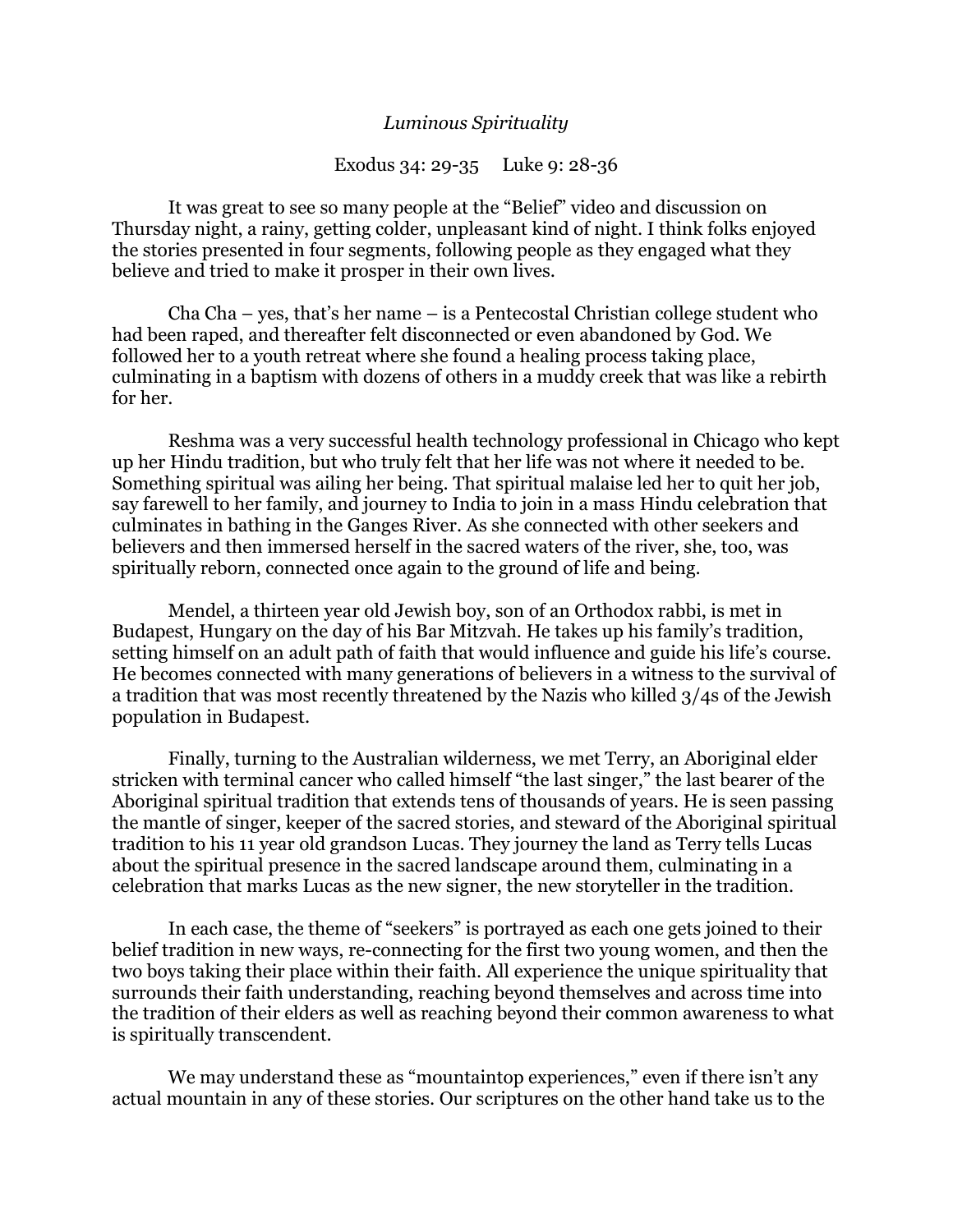actual mountaintop in both passages. This is pretty much how the term derived. The journey to the top of the mountain becomes a meeting place between the self and the sacred, an arduous trial that is rewarded with the blessing of new life, new identity, new being.

The opposite of the mountaintop experience is the valley experience. If anyone has had both of these experiences, you probably know that the journey between the two can be can stunningly short. How long does it take to go from the mountaintop all the way down to the valley?

Former heavyweight boxer James (Quick) Tillis was a cowboy from Oklahoma who also boxed in Chicago in the 1980s, fighting Mike Weaver, Earnie Shavers, and even a young Mike Tyson. He remarked about his first day in Chicago arriving from Tulsa. "I got off the bus with two cardboard suitcases under my arms in downtown Chicago and stopped in front of the Sears Tower. I put my suitcases down, and I looked up at the Tower and I said to myself, 'I'm going to conquer Chicago.' When I looked down, the suitcases were gone." That's the speedy trip from the mountaintop to the valley. You'll see how this plays out as we turn to the scriptures.

After returning to the mountaintop to get two more tablets from God, Moses comes down from there, returning to his people, but he is literally radiant. His face is glowing like a light bulb, I suppose.

Fear is the response from Aaron and the people. Recall how consistently this is portrayed in scripture, the immediate response to an awareness of the sacred intruding on human affairs is a sense of fear. The divine messenger is always saying to the trembling mortal, "Fear not." Presumably Moses said the same 'fear not' thing to get people to approach him.

But it wasn't a temporary thing for Moses; this glowing business didn't stop. It was such a problem that Moses decided to wear a veil over his face most times, except in the presence of God, and when he's addressing the people. It seems kind of silly to hide this radiance behind a veil, while at times revealing his facial brightness anyway. Was there any doubt about what was behind the veil? It doesn't seem like the veil made things any more *normal*.

Moses' luminous face is a sign of God's presence that now rests among God's people. You'll recall how God had traveled through the wilderness with his people as a pillar of fire and a pillar of smoke or cloud. The wilderness journey is coming to an end as the Torah Law is handed down to Moses. God's presence with his people is now taking a new form as God's people begin a new phase of their journey. Moses is the vehicle for this transition. Moses is truly reflecting the luminous spirituality of God, a spiritual connection that all can see.

Like the people portrayed in the "Belief" video, there is a new spiritual connection being established, a new phase in the spiritual experience. But this presence can be disconcerting and uncomfortable, both for the one who bears it, and for those around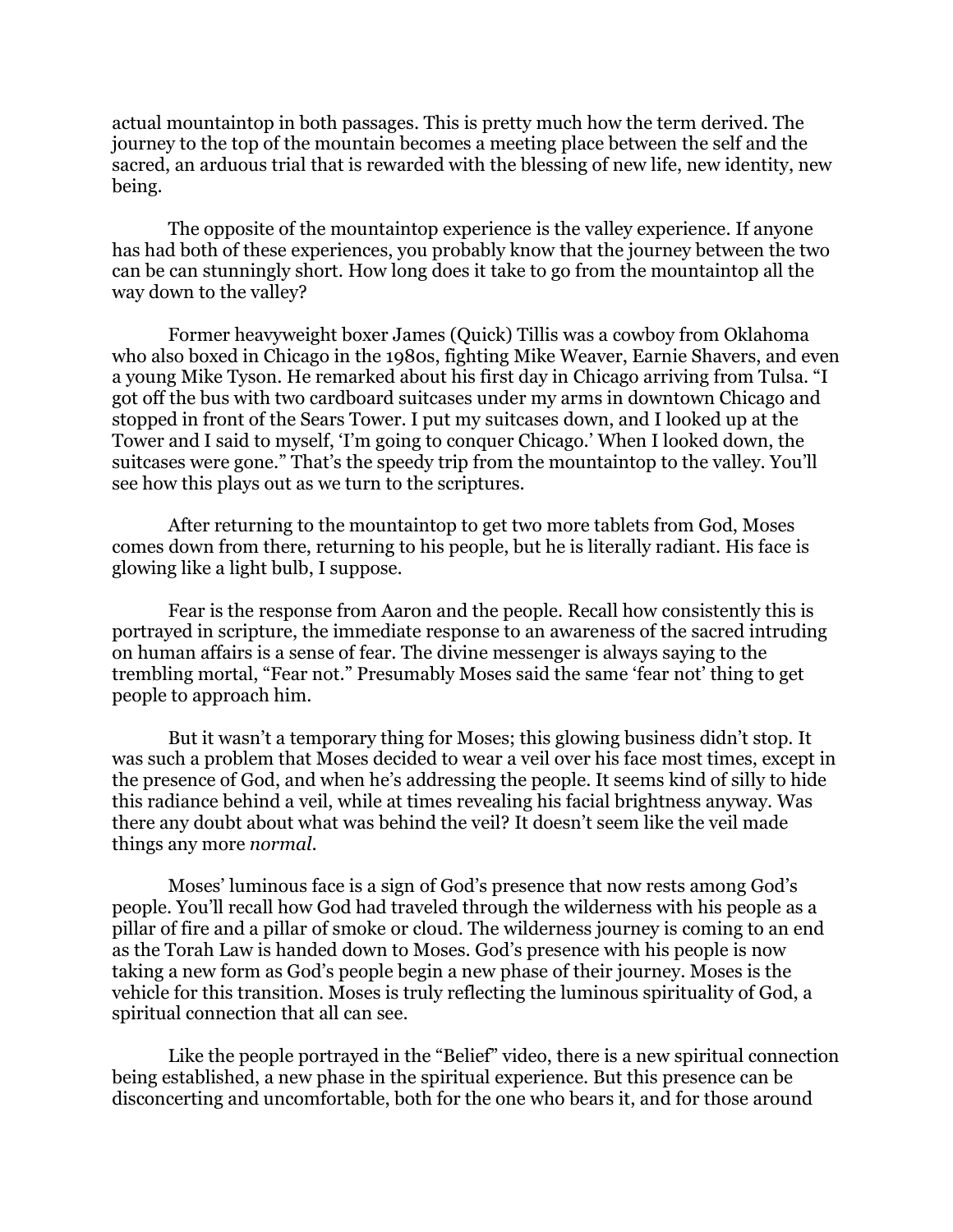them as they encounter someone who has been changed. The veil is an attempt, albeit perhaps a feeble one, to make this new spirituality normal. The luminous spirituality can be off-putting and problematic, and we find ways to cope with a new reality for ourselves and for those around us.

In the story of the transfiguration, we find some of the same elements in place.

Jesus and his inner circle of Peter, James and John went up to the mountaintop to pray. Not only is Jesus' face changed there, but his clothes become a dazzling white. In this miraculous spectacle, Jesus is joined by Moses and the prophet Elijah. One astute veteran Bible student asked me once, how did Peter know that these figures were Moses and Elijah? Obviously, they employed the ancient tradition of wearing nametags. While Moses and Elijah respectively represent the promise of the Law and the promise of the Messiah, it's also true that they had both met the direct presence of God, the glory of God himself. That they should be present to bear witness to God in Jesus here is natural.

In this wildly abnormal situation, Peter tries to create a semblance of normalcy, covering up the bizarre by offering to build three shelters. Even Luke adds his own mocking comment as an editorial remark: "[Peter] did not know what he was saying." Not that James and John are much better. They don't utter a word. Despite Peter's efforts to create the normal and contain an unmanageable situation, the cloud comes and the voice within it declares, *This is my Son whom I have chosen; listen to him!*

God won't let them hide behind the veil of normalcy. God won't let them try to empty the sacred spiritual power of the moment with a lame attempt to cover it up and control it and continue as if nothing had happened. God makes clear to them what should have been obvious by now; Jesus is God's chosen Son and 'contrary to what you've been doing, fellas, you really ought to listen to him.'

When all of this is done, the text explains that the three disciples kept this event *to themselves*. Oi! That was hardly the idea. They were witnesses to the transfiguration so that they could give witness to the others, getting on track with Jesus and his sacred mission. Again, they didn't want to relate this abnormal event to anyone else since they would seem wacky. Better to just keep it quiet. Just cover it up; put a veil over it.

In these instances of luminous spirituality, a vital spiritual connection has been made. In these witnesses, we are able to have an illustration of God's presence with God's people. No, we don't all walk around with glowing faces, or shine forth in robes of brilliant light. However, the experience of spiritual awakening can make all things bright when they had become dull, and make all things new and alive when they had become stale and deadly.

People have tried to replicate this mountaintop spiritual experience, but they typically miss the mark. Granting ourselves permission to consume in self-indulgence, believing that we will satisfy what hungers within is one foolish method that's been tried many times. Our culture and its obsession with acquisition is a false god that promises